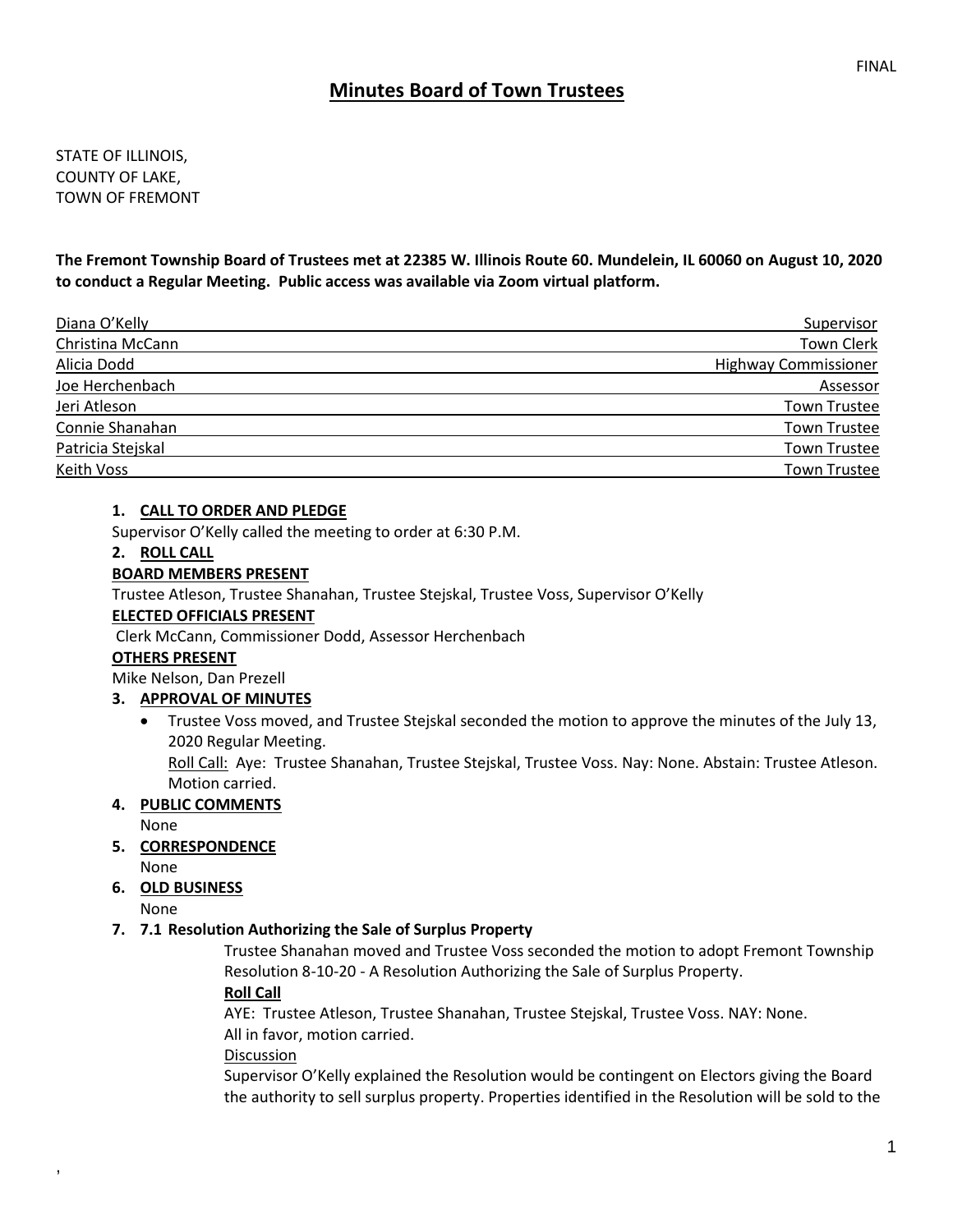FINAL

Lake County Department of Transportation for intersection improvements at Rt. 60 and Fremont Center Rd.

# **8. PARKS REPORT**

Trustee Shanahan reported all is going well and that teams are enjoying the ball fields.

# **9. CERT REPORT**

Team Leader Pat Stejskal Reported:

- 14 team members met safely and socially distanced on Monday, July 20 in the rear parking lot to SEE each other and catch up!
- Mary Beatman, Chris Seidner, and Pat Stejskal took shifts with Mundelein CERT to provide traffic control for the free COVID testing at Mundelein High School on July 22 & 23.
- 11 team members are signed up to help with traffic control at the Shredding Event on Sat, Aug 15.

# **10. COMMUNITY GARDEN REPORT**

Alicia Dodd reported the following:

- Garden Coordinator Char Kaufman is doing an awesome job overseeing maintenance and harvesting for the garden
- Char continues to coordinate numerous volunteer opportunities for residents

# **11. ELECTED OFFICIALS' REPORT**

Assessor Joe Herchenbach reported the following:

- Blue sheets (annual assessment notices) have been mailed to residents
- Staff and office are now busy assisting residents
- Residents are encouraged to make an appointment during the Pandemic as staff are doing their best to only have one resident at a time in the office
- Attended continuing education CAIO-CAO courses last week. Instructor from Kane County indicated the most accurately assessed properties in the state are in areas with elected township assessors and an appointed chief county assessor because it allows the county chief to do his/her job and delegate work to township assessors.
- Looking at ways to potentially redesign our resident services counter to better serve the public

# **Clerk**

,

Clerk McCann Reported the Following:

- Responded to FOIA request for elected official and employee compensation and benefits
- Before mid-November, Trustees must assess and approve elected official compensation and benefits for the next election term. A new Compensation Ordinance must be adopted. Discussion

Supervisor O'Kelly stated she has not received the new proposal for 2021 health insurance rates but expects it shortly. O'Kelly asked if Trustee Shanahan would work with her to assess current compensation and report back to board at the next board meeting. Shanahan agreed.

# **Highway Commissioner**

Commissioner Dodd reported the following:

- Highway crew replaced their two largest culverts to date—Owens near the guardrail and Martin Drive, west shore creek. Both areas are prone to higher water flows, so inlets were reinforced with rip rap. Also completed culvert change on Acorn Rd and Hickory Rds.
- Received several complaints regarding traffic/speeding/parking on Park Ave and Ivanhoe Lane. Considering possible solutions to create a safer environment. Speeding continues to be a common concern in all areas. Our dept ordered two radar speed monitoring signs to rotate in areas where we receive complaints.
- Microburst on July  $10^{th}$  that caused numerous storm damage in West Shoreland.
- Water main is being installed on Forest Lane in West Shore Park that was planned to be directional drilled but was open trenched due to sanitary conflicts. Road will be patched with 6-inch patches.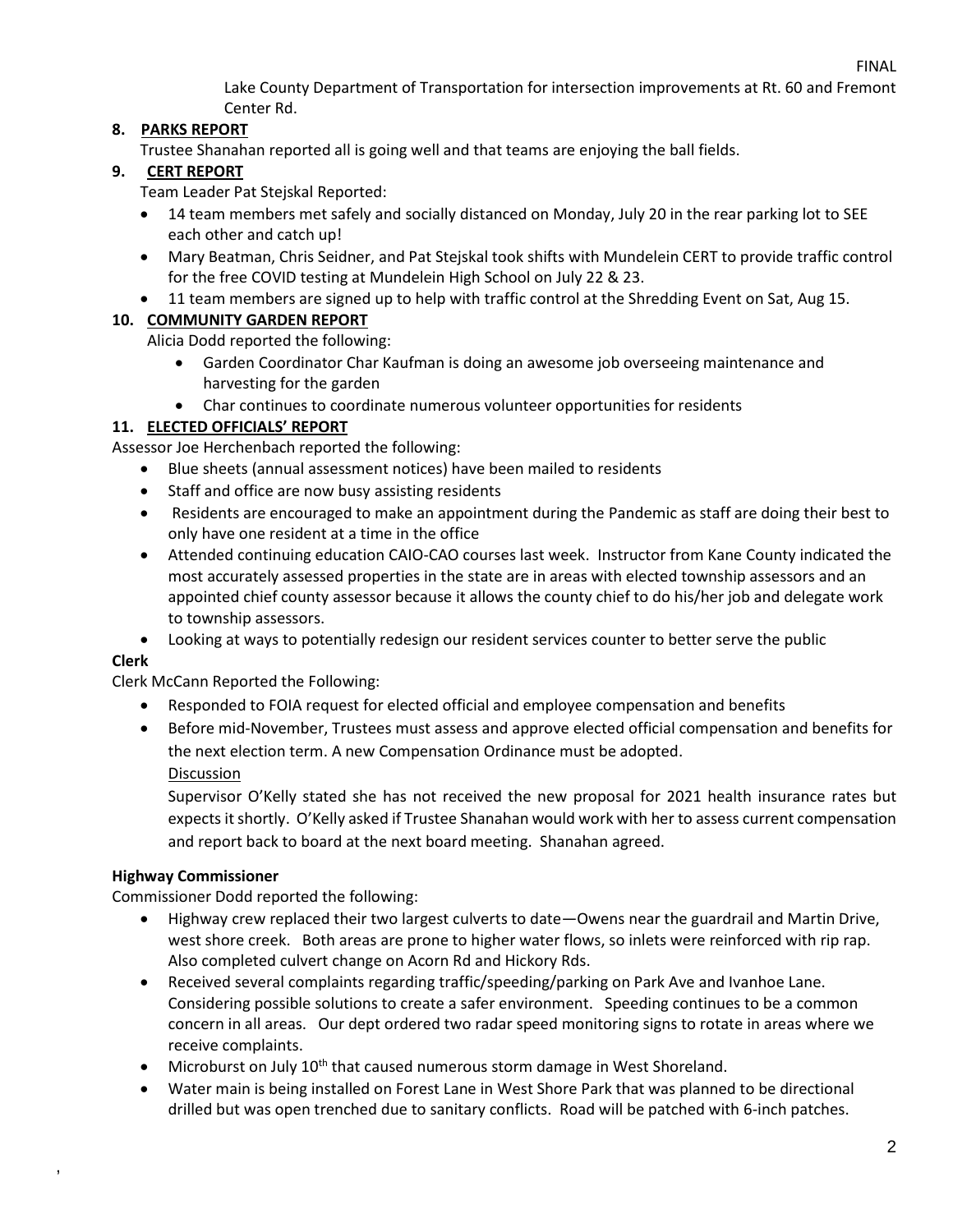- Painted turn lanes on Chardon and Behm Lane
- Met with JAWA several times about restoration work in our ROW and wet pavement patches near Cuneo. Restoration work has been completed but our dept will continue to work toward solution for wet areas.
- Tree trimming work in Sylvan Lake (by request of resident with large RV) as well as W Hafer Lane.
- Alicia met with TOIRMA appointed lawyer, Jay Judge, regarding potential legal action by resident at 24000 Erhart Rd. On 7/24, the property manager did an illegal, unpermitted dig in the ROW.
- Received call from CLA resident wanting to verify that Maple Rd is a public road. CLA HOA has installed a Tow Away Zone sign on public space

### **Supervisor**

Supervisor O'Kelly reported the following:

- Trustee Stejskal reached out to management at the Diamond Lake Villages mobile home park to make sure residents are aware of the township's school supply program
- Township will hold a shredding event on Saturday, August 10 from 9 a.m. to Noon or whenever the truck is full. CERT will assist with traffic control and Trustees have volunteered to assist with dumping.

### **Trustees**

- The summer lunch program has been extended for an extra week due to school opening delays. Today, over 200 breakfasts and lunch boxes were distributed at Diamond Lake Villages which is a new record.
- Schools will take over the program very soon and return to the same program sites they had in March and April at the beginning of the Pandemic

### **12. GA/EA/FOOD PANTRY REPORT**

Supervisor O'Kelly reported the following statistics for July 2020:

- No GA Clients
- 2 EA Clients
- 63 food pantry clients
- 1 Liheap application
- 6 Benefit Access applications
- 1 LIHEAP application
- 1 NICOR Gas Sharing application
- 3 IDHS-SNAP & Medicaid applications
- 1 RTA Pass application
- 16 Diaper bank distributions

### **13. PUBLIC COMMENTS**

None

,

### **13. APPROVAL OF BILLS**

• **Trustee Voss moved, and Trustee Stejskal seconded the motion to audit and approve for payment of Road and Bridge Fund in the amount of \$4672.63 Permanent Road Fund in the amount of \$78,768.01 and General Town Fund in the amount of \$73,625.21.**

**ROLL CALL: Aye: Trustee Atleson, Trustee Shanahan, Trustee Stejskal, Trustee Voss. Nay: None. All in favor, motion carried.**

• **Trustee Voss moved, and Trustee Stejskal seconded the motion to audit and approve for payment of the General Assistance Fund in the amount of \$3243.96.** 

**ROLL CALL: Aye: Trustee Atleson, Trustee Shanahan, Trustee Stejskal, Trustee Voss. Nay: None. All in favor, motion carried.**